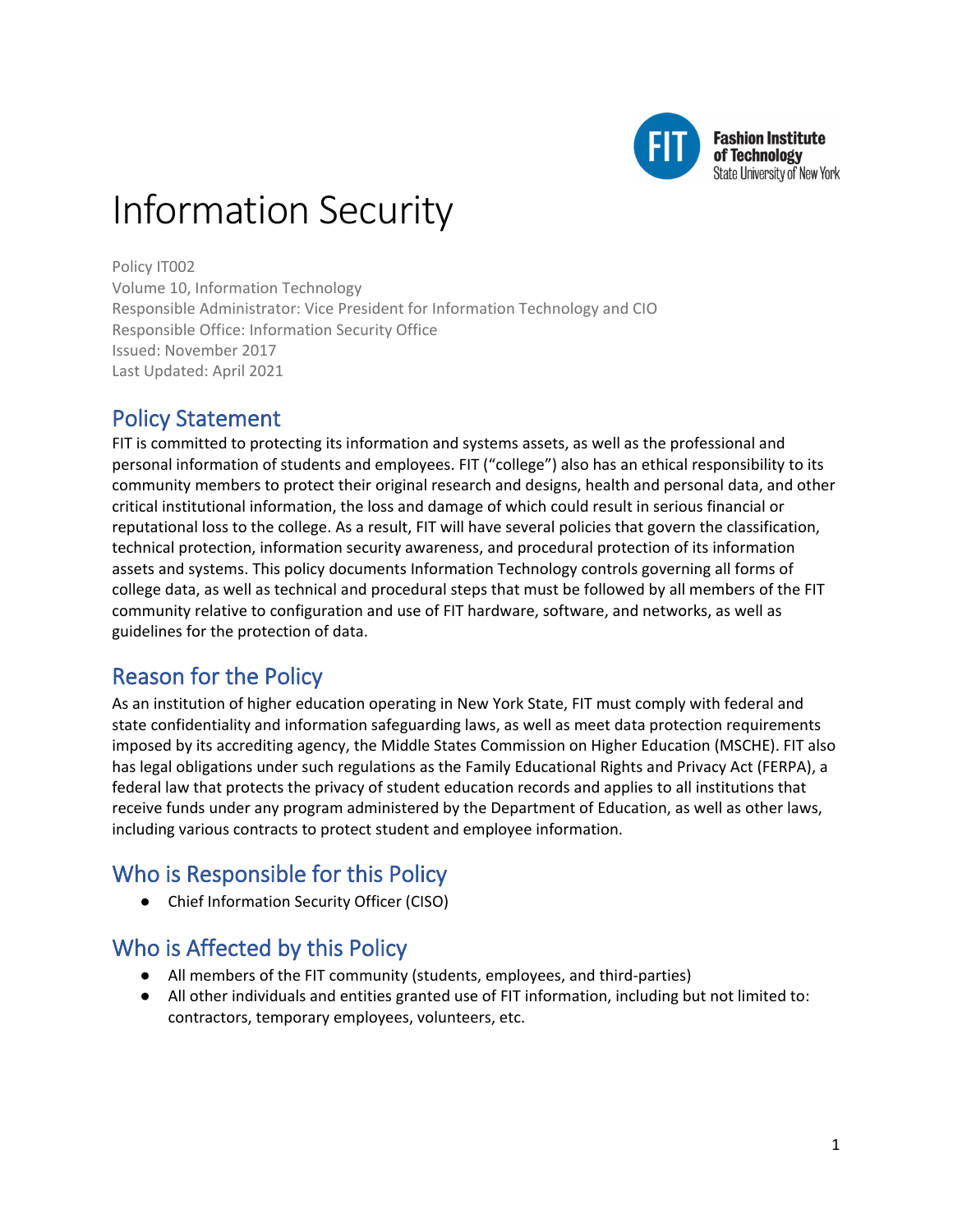# **Definitions**

- **Authentication**: A security method used to verify the identity of a User.
- **Authorization:** The lawful and business-appropriate permission and access rights granted to a User of FIT IT Systems.
- **Breach**: means the unauthorized acquisition, access, use, alteration, destruction, or disclosure of Private Information which compromises the security or privacy of such information.For purposes of this definition, any acquisition, access, use or disclosure of Private Information in a manner not permitted under applicable international, federal, state, and local privacy laws and regulations shall be presumed to be a Breach, unless further investigation of the incident by the college shows otherwise.
- **Critical Breach** means a Breach involving significant risk of, or actual, exposure, dissemination, and/or misuse of Private Information as assessed by the Breach Response Team, taking into account factors including, but not limited to, the nature of the data breached (e.g. involving sensitive personally identifiable information), type of breach (e.g. intentional hacking with malicious intent or accidental exposure to unauthorized employees), the volume of breached data, how long the data was exposed, what other controls were in place to limit exposure (e.g. encryption), whether those controls were breached, and the likelihood of misuse of the breached data.
- **Data Custodians**: college personnel having direct operational-level responsibility for the management of one or more types of institutional data.
- **Data Owners**: Vice Presidents or their designees who have planning and policy-level responsibility for data within their functional areas and management responsibility for defined segments of institutional data.
- **Information System(s):** The system(s) under the direct control of the college used to create, store, receive and transmit information, including but not limited to the hardware, software, networks, servers, information, data, applications, and communications that are part of the system(s).
- **Private Information**: includes all college data, whether held by the college or a third party on behalf of the college, not identified as Public Information. This includes, but is not limited to, data protected by state and federal regulations, FERPA-protected student records, Personally Identifiable Information (e.g., bank account number, credit card number, debit card number, social security number, state-issued driver license number, and state-issued non-driver identification number) that can be used to distinguish or trace an individual's identity, either alone or when combined with other personal or identifying information that is linked or linkable to a specific individual. It also includes health-related information or any other information that is confidential to the college and is not intended for public disclosure. Private Information must be protected to ensure that they are not disclosed as governed or dictated in laws that restrict the disclosure of such data, and must be protected from disclosure under the New York State [Freedom of Information Law \(FOIL\)](https://www.dos.ny.gov/coog/foil2.html) as appropriate. Generally, FOIL excludes data that if disclosed would constitute an unwarranted invasion of personal privacy, as that term is defined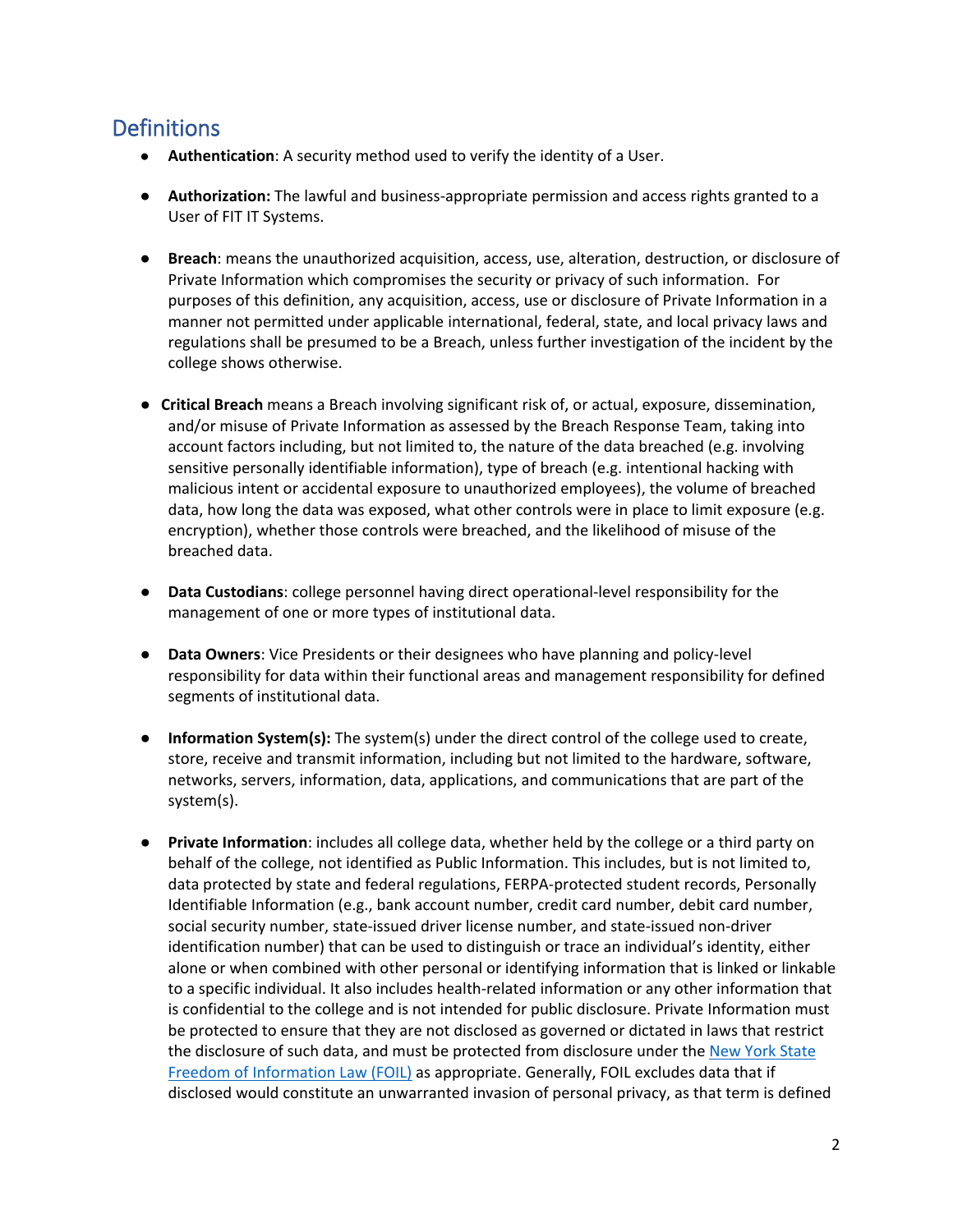by FOIL. Any breach of Private Information will be considered an Information Breach as described below, and will be governed subject to the college's incident response policies and procedures, plus any applicable disclosure requirements and the college's obligations to data subjects.

- **Public Information**: includes all college data not identified as Private, and the data is intended for public disclosure, or the loss of confidentiality of the data or system would have no adverse impact on our mission, safety, finances, reputation, privacy, and confidentiality. Public Information includes any data that is releasable in accordance with FOIL. This category also includes general access data, such as that available on unauthenticated portions of on FIT's website. Public Information has no requirements for confidentiality; however systems housing the data should take reasonable measures to protect the information from unauthorized changes.
- **Unauthorized Access**: Looking up, reviewing, copying, modifying, deleting, analyzing, or handling information without proper authorization and/or legitimate business need.
- **User:** Any individual, authorized or not, using any FIT IT System from any location.

## **Principles**

- **Policy Governance**
	- o **Applicability**

All access to and use of the college's network, infrastructure, or information is governed by this policy. This policy also addresses the use of any information generated, accessed, modified, transmitted, stored, or otherwise used by the FIT community on the college's information resources and network infrastructure.

#### o **Exceptions**

- In certain limited cases, compliance with specific policy requirements may not be immediately possible or practical. Reasons include, but are not limited to, the following:
	- − Required commercial or other software in use is not currently able to support the required features.
	- − Legacy systems are in use which do not comply, but near-term future systems will, and are planned for;
	- − Costs for reasonable compliance are disproportionate relative to the potential damage.
- In such cases, exceptions to the policy must be documented and approved by: the CISO, the Chief Information Officer, and the divisional vice president in charge or the requesting department.
- Exceptions must be re-authorized annually.
- The request for exception must include:
	- − The reason for the exception;
	- − The reason that the system in question can't comply with the policy;
	- − The risk posed by the non-compliance;
	- − Any compensating controls being implemented to reduce the risk; and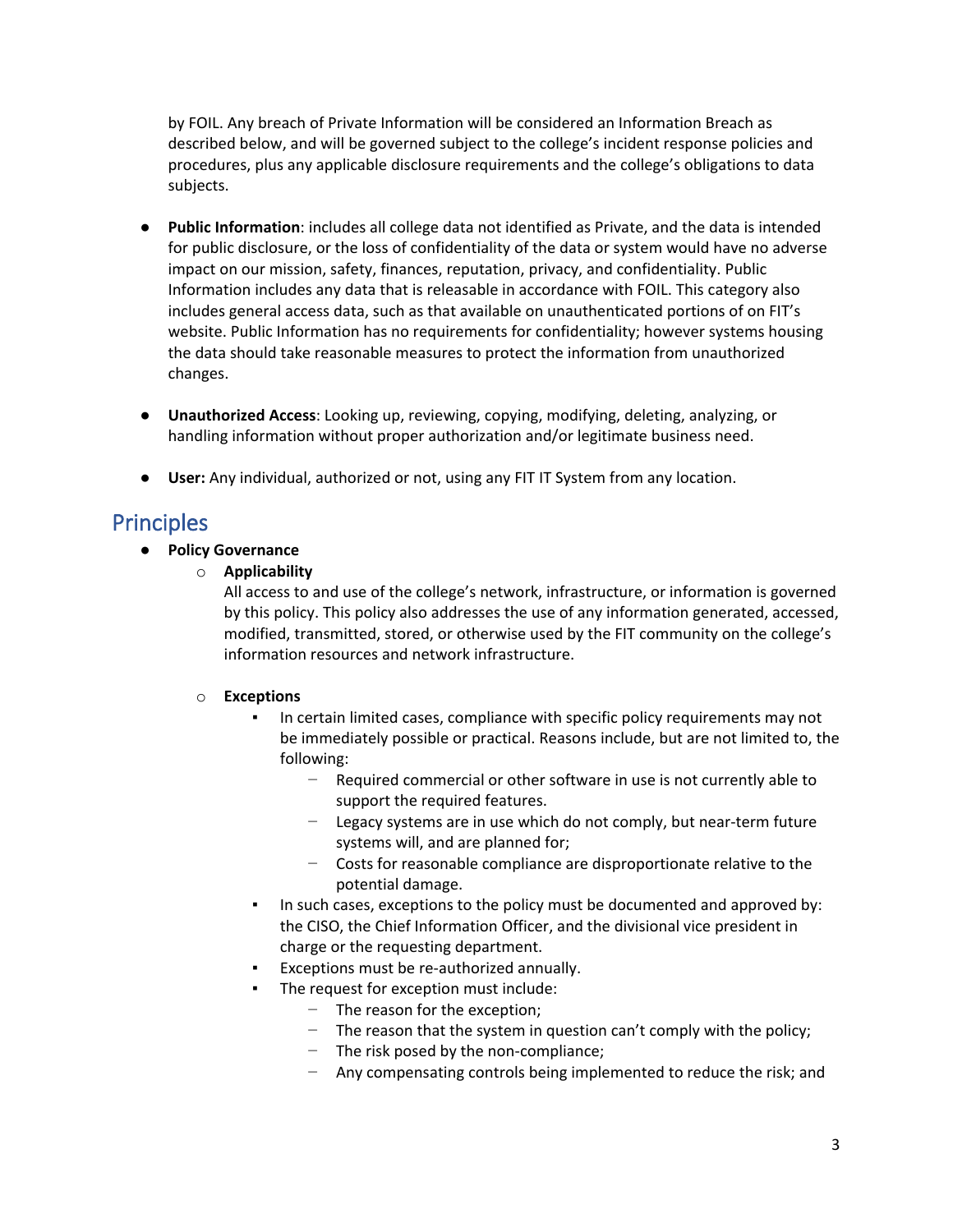- − Duration of the exception and the timeline for the system to become compliant with the policy.
- Periodically a list of exceptions must be presented to the President's cabinet for review.

#### ● **Awareness and Training**

- $\circ$  FIT must ensure that users of organizational information systems are made aware of the Information Security risks associated with their activities and of the applicable policies, standards, and procedures related to the security of organizational information systems. FIT must provide appropriate Information Security training to all members of the college community that is appropriate to the role of the recipient.
- $\circ$  All members of the FIT community must apply the Information Security knowledge and training provided in the execution of their role at FIT.

#### ● **Data Classification**

- $\circ$  It is essential that all college data be protected. There are however, gradations that require different levels of security for Private and Public Information.
- $\circ$  Data, including electronic and physical records, will be classified and handled according to SUNY standards, unless a Federal regulation supersedes.
- $\circ$  All college electronic data will be reviewed on a periodic basis and classified according to its use, sensitivity, and importance to FIT. Data owners are responsible for establishing the appropriate review basis for their data.

#### ● **Audit and Accountability**

- $\circ$  All systems, applications, and network infrastructure devices must log all transactions and administrative access needed to enable the monitoring, analysis, investigation, and reporting of unlawful, unauthorized, or inappropriate information system activity. For clarity, this policy is aimed at Information System devices such as servers, routers, and firewalls, and is not meant to include devices such as televisions that, although they are attached to FIT's network, do not perform Information Technology functions.
- o Unless otherwise specified, systems must log in accordance with New York State Information Technology Standard NYS-S14-005.
- $\circ$  Logs must be retained for six months or as required by regulation governing the data being logged, whichever is longer.

#### ● **Physical Protection**

- o Designated secure areas such as data centers, distribution closets, and areas where restricted physical documents are stored must be locked at all times. Entrance to such areas much be logged either in a log book or using the logging capabilities of an electronic lock system. Where practical, video surveillance must also be used to record entry and exit. Videos must be retained for a minimum of 30 days. Per FIT's records retention schedule videos containing incidents warranting retention for administrative or potential legal uses must be retained for three years. Guests must be escorted by authorized personnel.
- o Private Information must be stored securely. All members of the college community must exercise care to keep such information out of public view and locked away.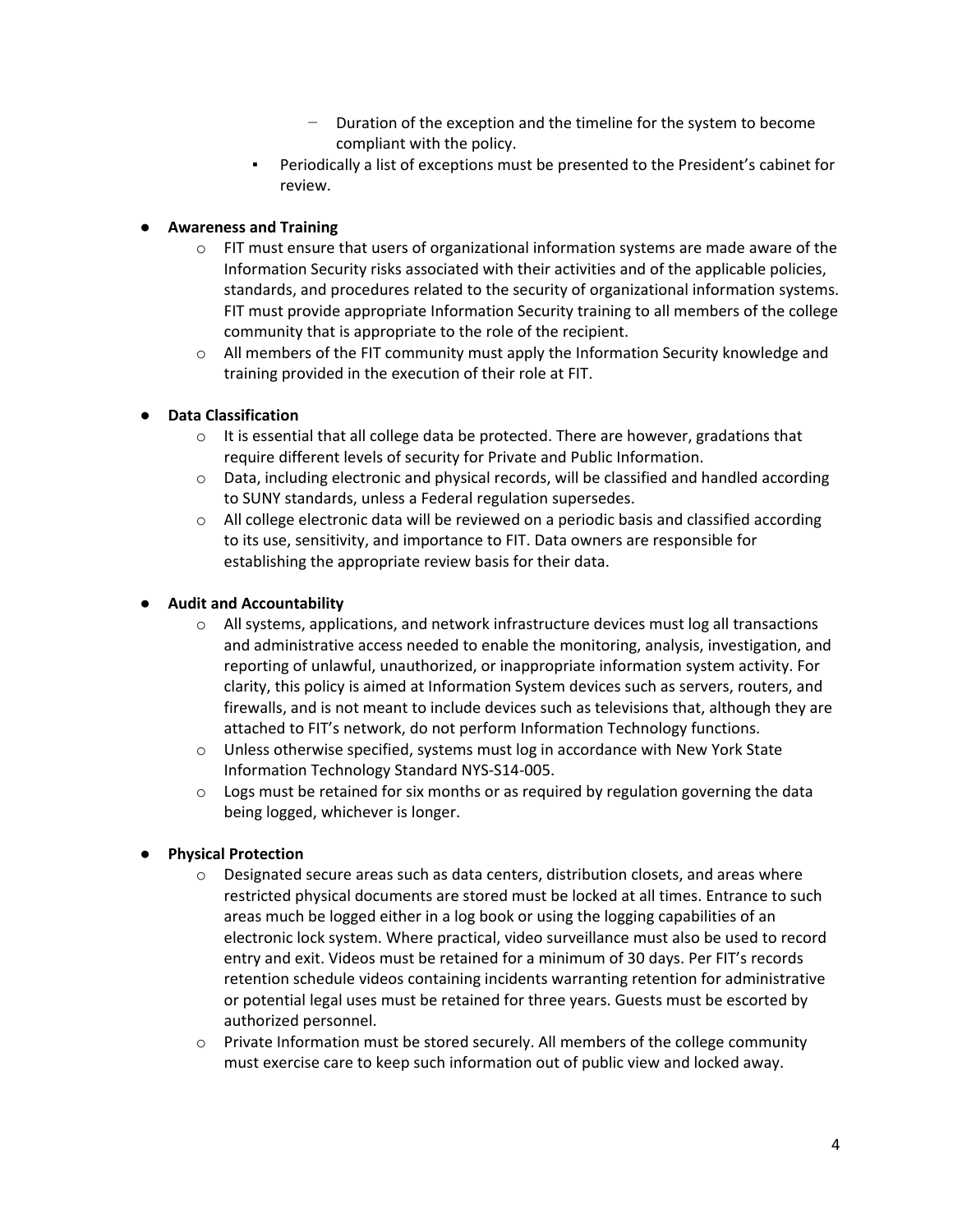#### ● **System and Communication Protection**

- $\circ$  All FIT information systems, whether developed in-house or by a third party, must undergo a security architecture review. Additionally and based on risk, the review may include a code review, penetration test, or other methods to ensure that the system adheres to best security practices.
- $\circ$  All boundaries where the FIT network meets public networks must be protected by a firewall or similar device, that limits traffic to only the minimum sources, destinations, and protocols required to conduct FIT's mission. Boundaries must also be monitored by an Intrusion Prevention System (IPS) or similar technology.
- $\circ$  Public-facing applications such as web services must be in a separate logical network area such as a demilitarized zone (DMZ).
- $\circ$  System administrators must execute administrative functions using identities and passwords separate from the ones they use for daily business. Administrative accounts must not have access to email. Administrators must use reasonable precautions to access the public Internet to download vendor patches, security upgrades, bug fixes, and similar required files.
- o All Private Information must be encrypted in transit.

#### **System and Information Integrity**

 $\circ$  Vendor-provided security updates and patches to FIT systems must be applied in a timely manner, based on risk as determined by the Common Vulnerability Scoring System (CVSS) rating. The Chief Information Officer can require more expedited application of a specific patch based on risk to FIT.

#### ● **Access Control**

- o Data access controls will be established by the college to allow the appropriate authorized access to college data, based on its classification.
- $\circ$  Where possible and financially feasible, more than one person must have full rights to any college-owned server storing or transmitting Private Information. The college will establish guidelines that apply to user access rights in collaboration with data owners or custodians.
- o Access to FIT data is provided to college employees, consultants, third parties, etc., to conduct college business. Private Information, as defined by this policy, will be made available to people who have a legitimate need as approved through the documented access control process by the data owner.
- o Users must not share usernames and passwords, nor should they be recorded in unencrypted electronic files or documents. If passwords are written down they must be treated and secured as Private Information. All users must secure their username, password, and system access from unauthorized use. (See Acceptable Use for FIT IT Systems policy, Related Policies section below, for more details)
- $\circ$  It is the responsibility of supervisors to inform data owners of any changes within their areas (i.e., changes in job responsibilities, transfers, and terminations) requiring a change in access to data by their employees.
- o Periodic user access reviews will be conducted by data owners of Private Information to adjust access as needed for employees whose status has changed (i.e., termination or separation from the college, change in responsibilities, department, or other change where the user no longer is required to access the data to perform their job responsibilities or functions).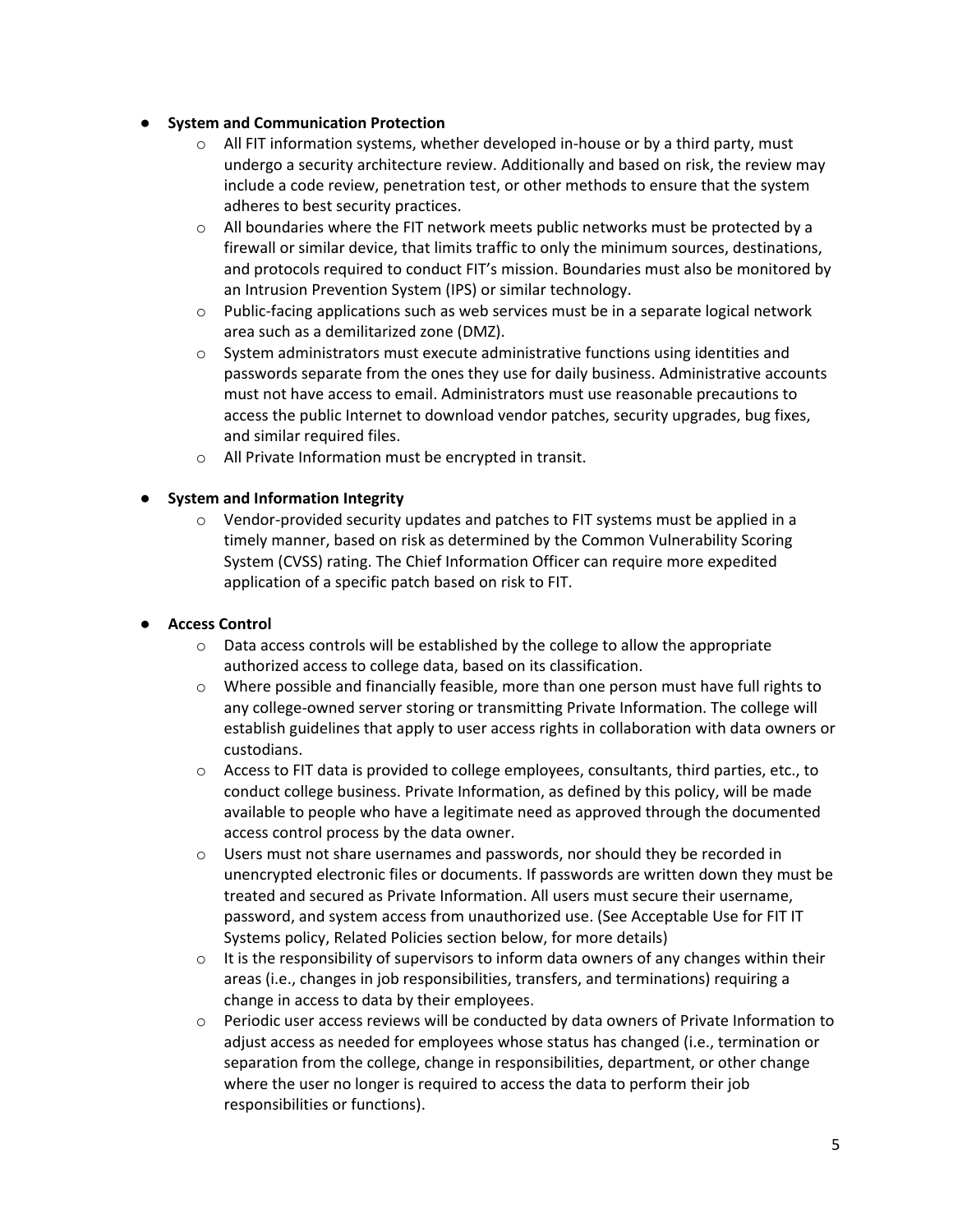#### ● **Configuration Management**

- $\circ$  There must be a baseline configuration standard for each Information Technology device type in the FIT environment. Standards must be based on a national standard such as NIST or Center for Internet Security, as modified by the FIT Technical and Security teams. Standards must be documented and reviewed at least annually.
- o Nonessential programs, functions, ports, protocols, and services must be disabled or deinstalled. Apply deny-by-exception (blacklist) policy to prevent the use of unauthorized software or deny all, permit-by-exception (whitelisting) policy to allow the execution of authorized software.
- $\circ$  All hardware and software being run on FIT's Information Technology environment must be supported by the vendor (i.e., the vendor is actively monitoring for security flaws and releasing remediative patches as needed). Hardware and software that is running beyond its support life will be documented per the exception process.
- $\circ$  Change management protocols must be followed to ensure that only authorized changes are made in production. Such changes must be documented.

#### ● **Breach Reporting and Breach Response Team**

- o **Reporting:**
	- College Employees, and Students, or third parties who hold private information on behalf of the college, must immediately report all suspected Breaches of unsecured Private Information.
		- Suspected Breaches of electronic information should be immediately reported to the IT Department, and/or to the CISO, and to the Employee's Vice President.
		- Suspected Breaches of physical information should be immediately reported to the Records Management Officer (RMO), and to the Employee's Vice President.
		- Students may report directly to either the CISO or RMO and may also report to the Dean of Students; the Dean of Students will notify the appropriate officer.
		- Any verbal reports shall be documented by the person who receives the report, and submitted to the CISO or RMO as appropriate, or by the CISO or RMO, if the verbal report is made to directly to the CISO or RMO.

#### o **Breach Response Team:**

- The CISO shall lead the efforts of the Breach Response Team to mitigate Critical Breaches of electronic information. In the event of a Breach involving physical information, the RMO shall lead the Team's response.
- The Breach Response Team shall also include the following individuals: Vice President for Finance and Administration, the General Counsel, the Vice President for Communications and External Relations, the Vice President for Enrollment Management and Student Success, and the Vice President for Human Resources, or their designees.
- The Breach Response Team shall develop criteria for categorizing Breaches as Critical Breach based on circumstances of the Breach.
	- The Breach Response Team shall assume responsibility for overseeing the response to any Breach confirmed as a Critical Breach.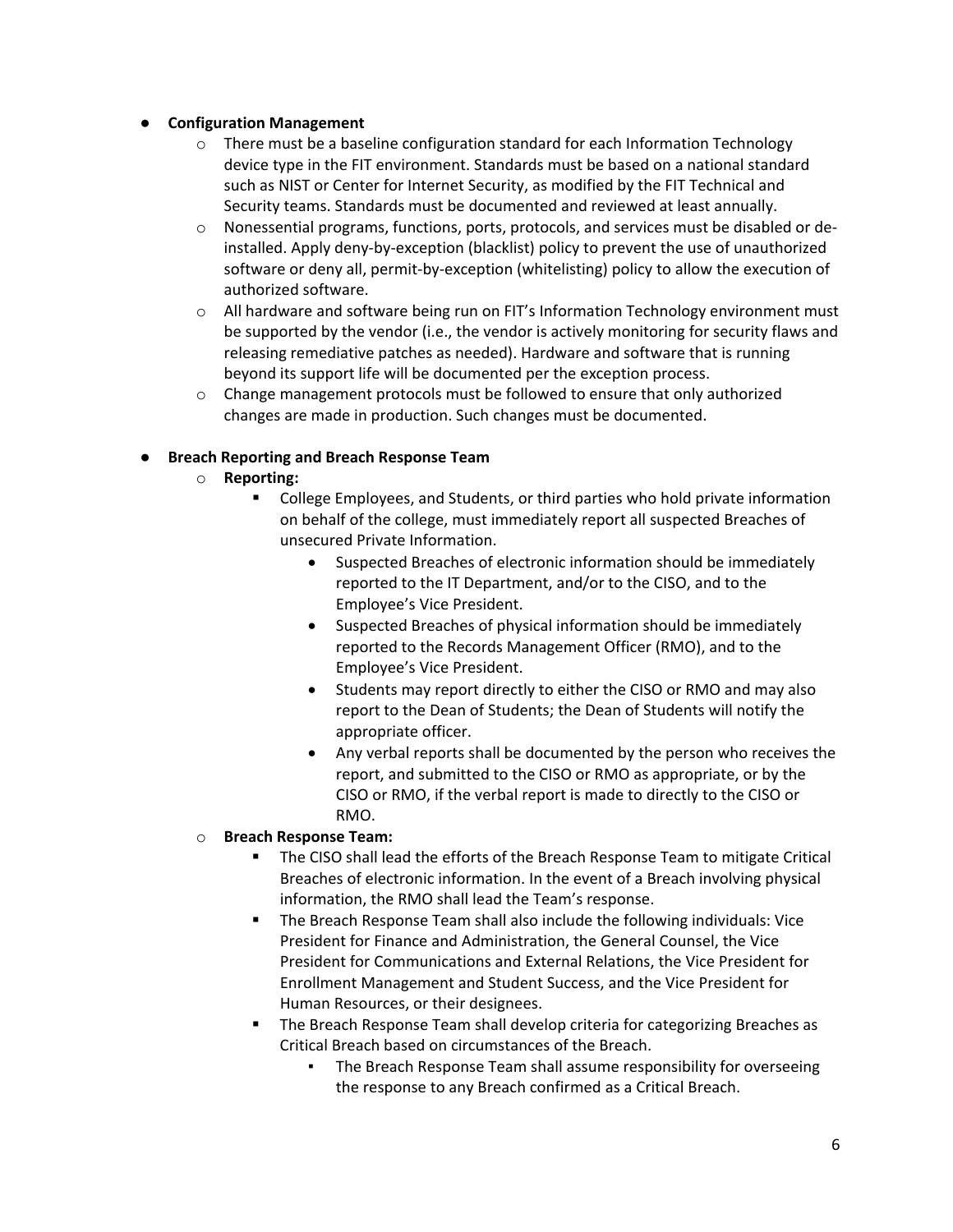The college will implement steps as quickly as practicable to mitigate, to the extent practicable, any harmful effect from any Breach of unsecured Private Information or other violation of Privacy or Security policies or procedures. Response to Critical Breaches of Private Information, including but not limited to notification of affected parties, and implementation of corrective actions, will follow protocol set forth in FIT's Breach Response Plan and ensure adherence to all federal, state, local, and/or international laws and regulations that may be applicable given a Breach of Private Information. Private Information

#### ● **Maintenance**

- $\circ$  The college will develop effective controls on the tools, techniques, mechanisms, and personnel used to conduct security patches and updates.
- o FIT may contract for system and network local or remote maintenance or support. Information Technology will provide oversight of the contractor during the time they have access to college resources. Representatives of these contracted companies must follow all FIT policies.

#### **Security Assessment**

- $\circ$  Periodic reviews of security controls in organizational information systems and networks will be conducted to determine if the controls are effective in their application.
- $\circ$  The college will develop and implement plans of action designated to correct deficiencies and reduce or eliminate vulnerabilities identified in institutional information systems.

#### ● **Identification and Authentication**

o Authentication will be used for all systems and devices that send or receive Private Information or when it is critical that both parties know with whom they are communicating. Authentication may be required for changing Public Information based on the sensitivity of the data. Access to the network and servers and systems must be achieved by individual and unique logins and require authentication. Authentication includes the use of passwords, smart cards, biometrics, or other recognized forms of authentication, and must be risk-based.

#### ● **Media Protection**

- $\circ$  FIT non-Public Information will be physically controlled and securely stored regardless of the media used (both paper and digital).
- o Access, regardless of the media used, will be limited to authorized users.
- $\circ$  college data will be discarded in a manner consistent with the information's classification level, type, and FIT's Records Retention and Disposition policy. This includes information contained in any hard copy document, or in any electronic, magnetic or optical storage medium (including, but not limited to a memory stick, CD, hard disk, magnetic tape, disk, etc.).

### Responsibilities

#### ● **FIT Community**

All members of the FIT community share responsibility for protecting information resources to which they have access, or are custodians. Individual users are responsible for ensuring that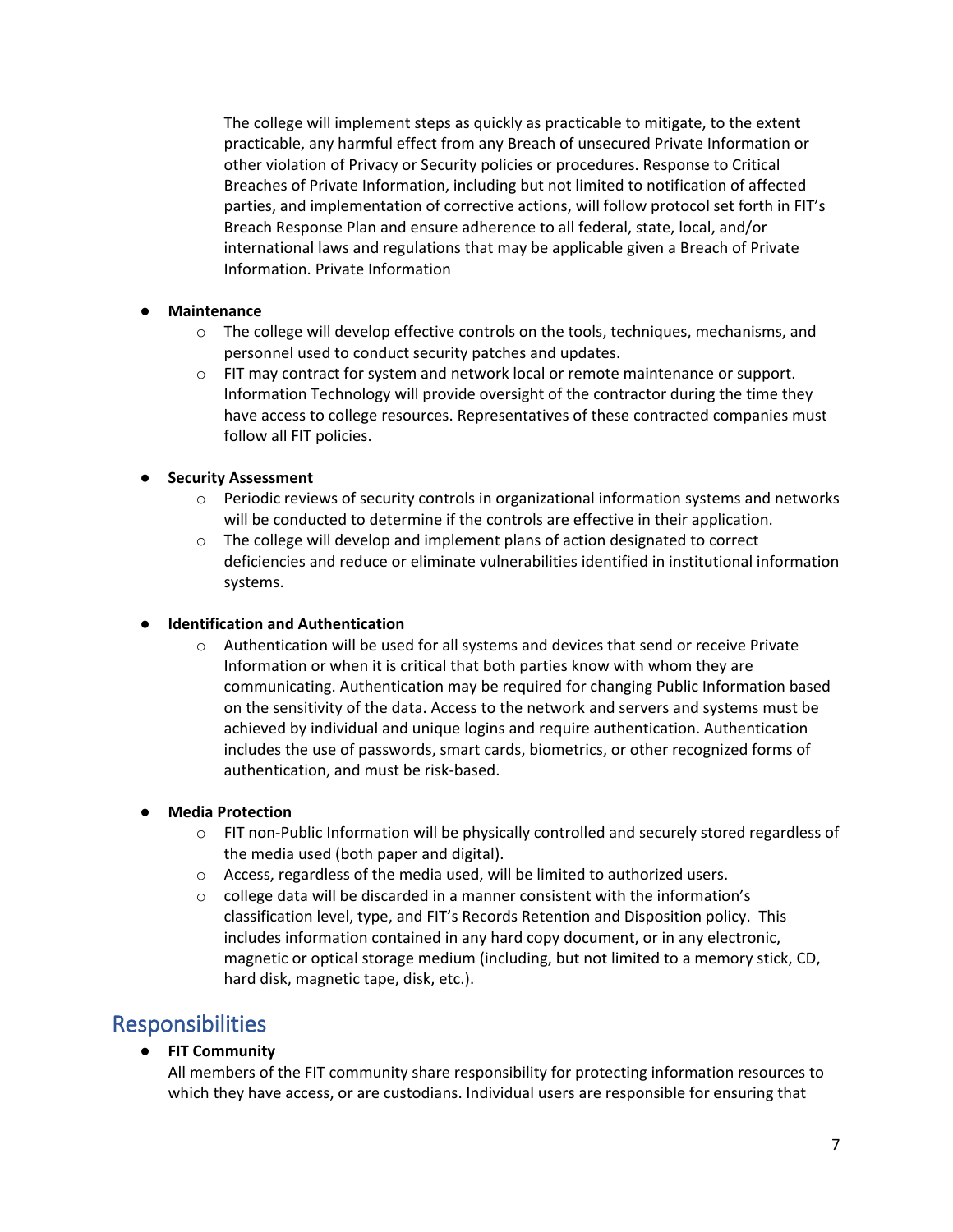others do not use their system privileges (see Acceptable Use for FIT IT Systems policy for more information). Appropriate Information Security practices and procedures, as described in this policy and as published in trainings and other materials provided by the Division of Information Technology, should always be followed, including the proper disposal of records (see Records Retention and Disposition policy). Anyone whose failure to follow this policy results in unauthorized access, disclosure, alteration, or destruction of college data and/or systems, may be subject to appropriate disciplinary action<sup>[1](#page-7-0)</sup>.

Further, it is the responsibility of all members of the FIT community to report all suspected Breaches of Private Information to the appropriate party as dictated by this policy (see Breach Reporting section).

#### ● **System Administrators**

System administrators are authorized to create or alter system accounts and services. Responsibilities include:

- o Performing administration duties such as configuration, log management, and account provisioning in accordance with this policy.
- o Maintaining their own credentials and practices in accordance with the system administrative requirements of this policy.

#### ● **College Administrators**

All senior-level administrators are responsible for ensuring compliance with this policy. Responsibilities include:

- $\circ$  Communicating this policy to their division and encouraging completion of relevant training; and
- $\circ$  Ensuring the implementation of this Information Security policy and related procedures within their division.
- o Chief Information Security Officer (CISO)

#### **The CISO is responsible for:**

- o Directing and coordinating the college-wide Information Technology Security Program;
- o Providing a focal point for oversight of Breaches, in coordination with the Breach Response Team, and the Records Management Officer, if applicable;
- o Establishing security metrics, tracking the progress of the Information Technology Security Program, and providing a college-wide risk profile; and
- o Assisting divisions in fulfilling their Information Security requirements.

### Procedures

Appropriate Information Security practices and procedures will be developed in accordance with this policy and communicated to the FIT community accordingly.

<span id="page-7-0"></span> $<sup>1</sup>$  If employees are tenured and/or have a Certificate of Continuous Employment (CCE), the disciplinary process will comply with</sup> section 28.28.0 of the Collective Bargaining Agreement. For employees not in the collective bargaining unit, the Vice President for Human Resource Management and Labor Relations or their designee(s) will review the violation and may make a recommendation to the President to take such administrative action, including, but not limited to disciplinary action such as dismissal, demotion, reassignment, suspension, reprimand, removal of privileges, or training.